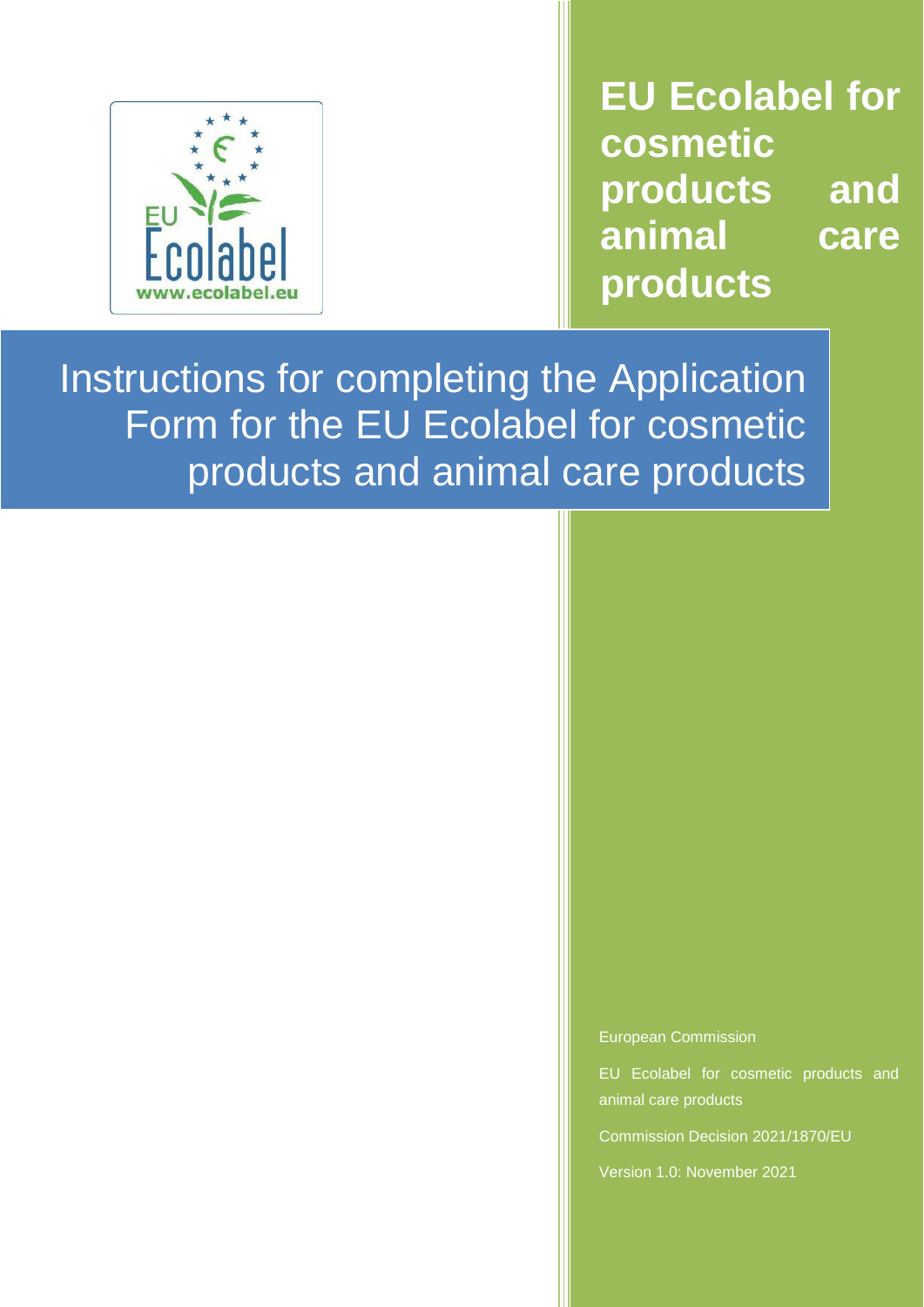

Commission Decision for the award of the EU Ecolabel for cosmetic products and animal care products (2021/1870/EU)

| 1.             |  |
|----------------|--|
| 2              |  |
| 3.             |  |
| $\overline{4}$ |  |
| 5.             |  |
| 6.             |  |
| $\overline{7}$ |  |
| 8.             |  |
| 9.             |  |
| 10.            |  |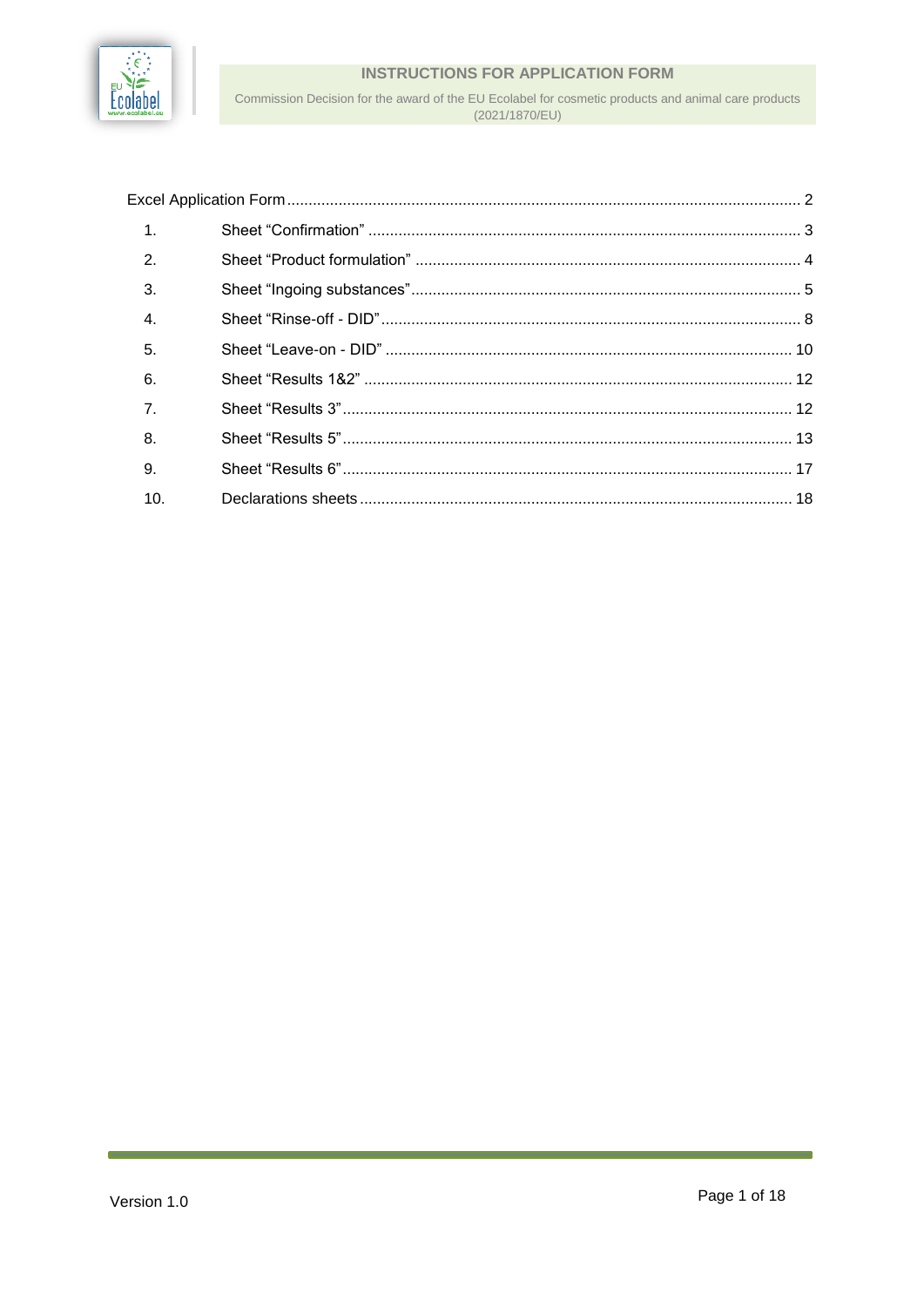

# <span id="page-2-0"></span>**Excel Application Form**

Two Excel files are available to support the verification process of the EU Ecolabel for cosmetic products and animal care products:

- *-* The Excel file **Application form for Cosmetic products** should be completed for the products covered in Annex I to Commission Decision 2021/1870.
- *-* The Excel file **Application form for Animal care products** should be completed for the products covered in Annex II to Commission Decision 2021/1870.

The Commission Decision and the related EU Ecolabel criteria are available at: <https://ec.europa.eu/environment/ecolabel/products-groups-and-criteria.html>

One Excel file shall be completed for each product formulation and for each packaging format of the product.



*In the application form you have to fill in the grey fields.* 



*Please enter the numbers without units.*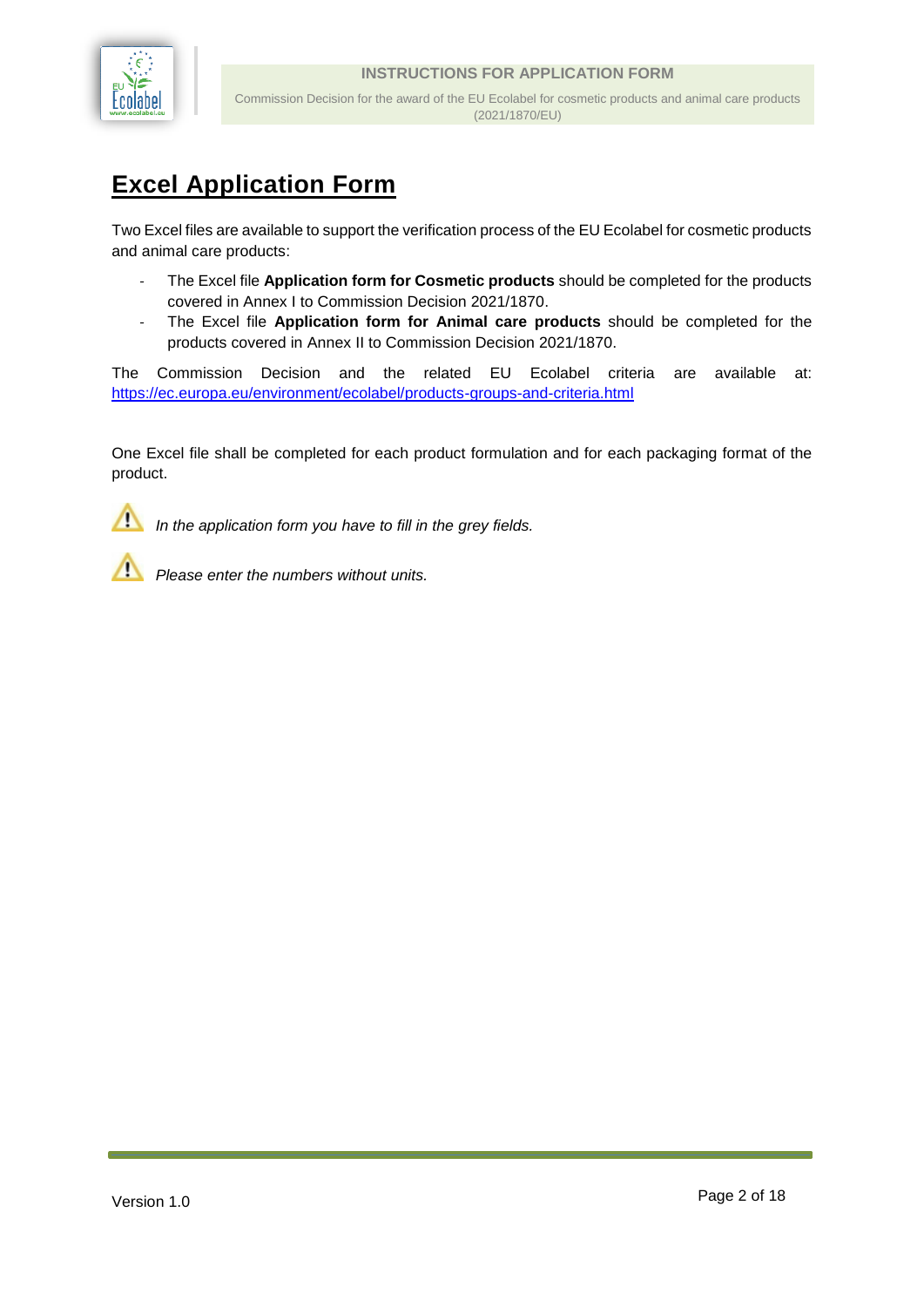

## <span id="page-3-0"></span>**1. Sheet "Confirmation"**

The main information of the product and the applicant shall be included in this sheet. If the same formulation is sold in different brands, all the product names must be specified.

If more than one packaging is available, enter the number of package sizes for the product and the volume of the different sizes.



Please, select the statements of the sheet and introduce the signature electronically declaring *that all the information provided in the Application Form is true.*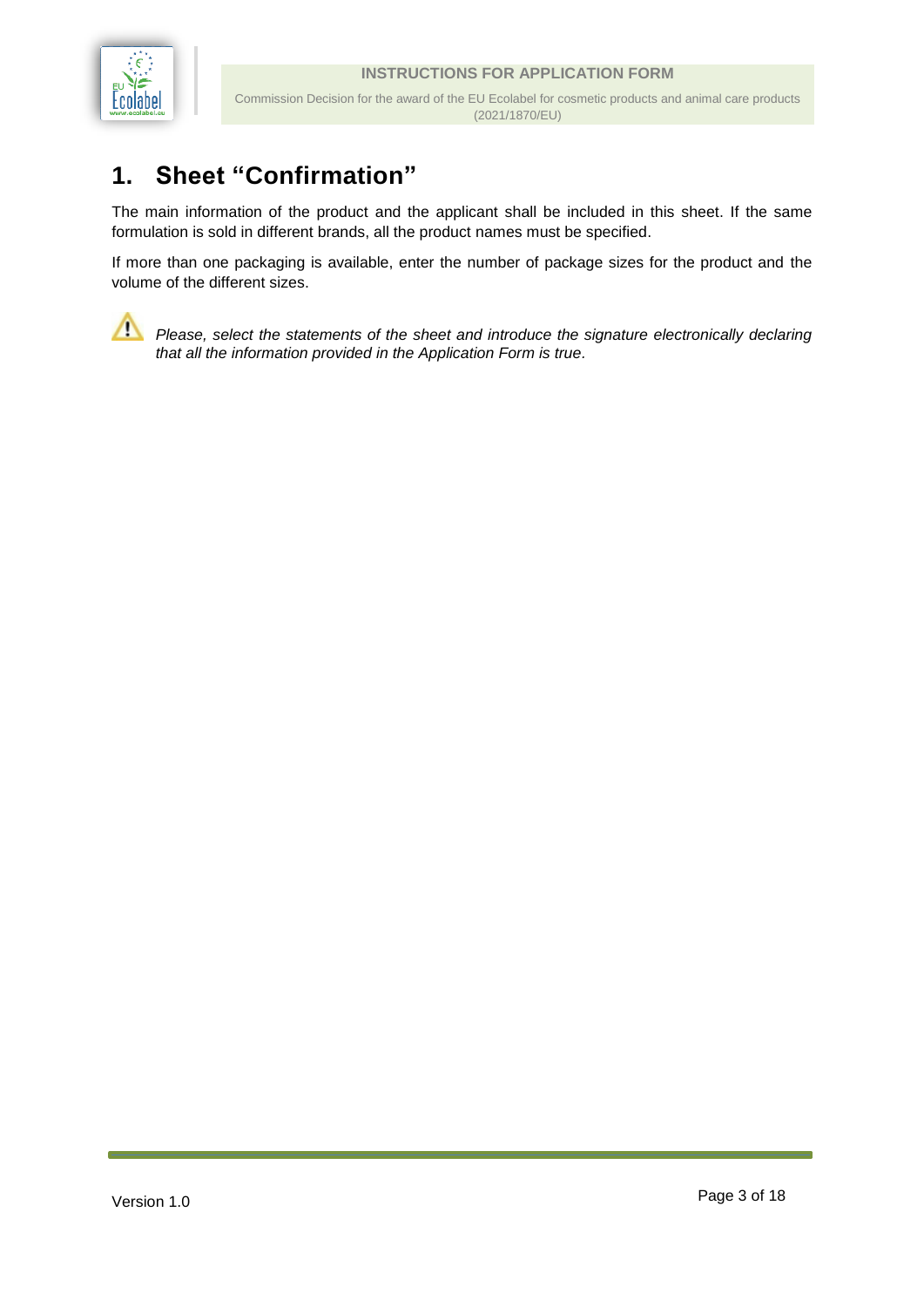

(2021/1870/EU)

# <span id="page-4-0"></span>**2. Sheet "Product formulation"**

The general information about the product shall be included in this excel sheet:

| <b>Product name:</b>     |                                                                                                               |                           |  |
|--------------------------|---------------------------------------------------------------------------------------------------------------|---------------------------|--|
| Annex:                   | Annex I: Cosmetic products                                                                                    | <b>Description of the</b> |  |
| <b>Type of product:</b>  | the second control of the second control of the second control of the second control of the second control of | product:                  |  |
| <b>Product category:</b> |                                                                                                               |                           |  |

- 1. Enter the **product name** and a short **description** of the product (type of product, intended use and kind of consumers for which it is intended, etc.)
- 2. Select the **type of product** considering the following definitions: "Rinse off products" are those marketed as intended to be removed with water after use in normal conditions; and "Leave on products" are those marketed as not intended to be removed with water after use in normal conditions.
- 3. Specify the type of product selecting the **product category** from the list:

| <b>Product category:</b> |                                                                                                        |   |
|--------------------------|--------------------------------------------------------------------------------------------------------|---|
|                          | Shampoos, soaps, shower preparations and toothpaste (solic<br>Shaving solid soaps                      |   |
|                          | Liquid soaps and shower preparations<br>Shampoos (liquid form)                                         |   |
|                          | Feminine hygiene cosmetic products<br><b>Hair conditioners</b>                                         |   |
| Ingredient trade name    | Rinse-off hair styling and treatment products (hair dyes)<br>Rinse-off skin care products (exfoliants) | v |

Table 2 of the User Manual includes a list of the different categories and the products considered in each category.

The **full formulation** of the product shall be entered: fill in the information regarding the ingredients contained in the product formulation specifying their tradename (the same as the Safety Dat Sheets - SDS - and the declaration), the manufacturer or supplier, the function, and the weight (%) in the formulation. The sum of all ingredients (including water) must be 100 (%). Specify the hazard statements of each ingredient (this information is included in the Chapter 2 of the SDS); if the ingredient is not classified write NC.

| Ingredient trade name | <b>Manufacturer</b> | <b>Function</b><br>(please select) | Weight in the<br>formulation<br>in mass- $% (=g/100g)$<br>product) | <b>Supplier</b><br>declaration<br>added? | SDS added?  | <b>Hazard Statement</b> |
|-----------------------|---------------------|------------------------------------|--------------------------------------------------------------------|------------------------------------------|-------------|-------------------------|
| <b>Water</b>          |                     |                                    | 69,3                                                               |                                          |             |                         |
| 2 Ingredient 1        | SUP <sub>1</sub>    | Surfactant                         | 17                                                                 | Yes                                      | <b>Yes</b>  | H318                    |
| 3 Ingredient 2        | SUP <sub>2</sub>    | Other                              | 5                                                                  | Yes                                      | <b>Yes</b>  | <b>NC</b>               |
| Ingredient 3          | SUP <sub>3</sub>    | Preservative                       | 1,5                                                                | <b>Yes</b>                               | <b>Yes</b>  | H412                    |
| 5 Ingredient 4        | SUP4                | Other                              |                                                                    | Yes                                      | <b>Yes</b>  | N <sub>C</sub>          |
| 6 Ingredient 5        | SUP <sub>5</sub>    | Fragrance                          | 0,2                                                                |                                          |             | H315                    |
|                       |                     |                                    |                                                                    |                                          |             |                         |
|                       |                     |                                    |                                                                    |                                          | Must be 100 |                         |
| Sum:                  |                     |                                    | 100                                                                |                                          |             |                         |

**SDS** and **declarations** by the manufacturer or supplier shall be included for each ingredient.

If alternative products (same ingredient with different trade name or different provider) are used for the same function, please specify in the name of the suppliers in the Column C.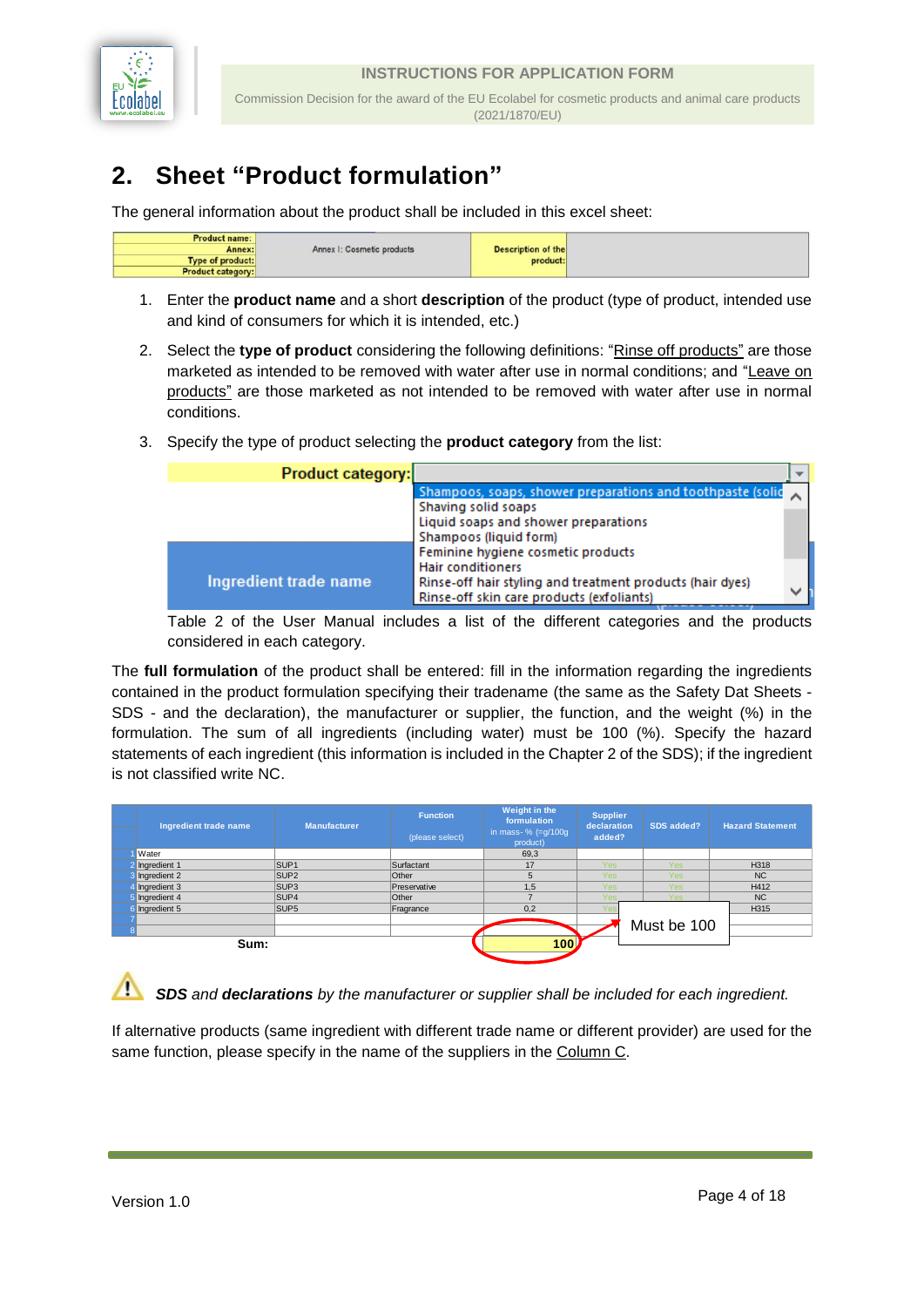

## <span id="page-5-0"></span>**3. Sheet "Ingoing substances"**

The next step is to fill-in the sheet "**Ingoing Substances**" with the information on all ingoing substances, meaning all substances in the product. Comission Decision 2021/1870 specifies the threshold values applicable for each substance in Table 1. The name of the substance (INCI name) shall be included in Column B and shall be related with the ingredient in which the substance is included (select in the dropdown of Column C).

If the ingredient has more than one supplier, specify the proportion of each substance for one of the ingredients (the composition of the different ingredients shall be the same).

Specify in the respective columns the active content of the ingoing substance in the product (in %), the CAS number, the function of the substance (please, select from the list) and their hazard statement.

The weight of each substance in the formulation will be directly calculated from the weight of ingredients (sheet product formulation) and their active content. The sum of all ingredients (including water) must be 100 (%).

|       |                      | <b>Contained in</b><br>primary product | <b>Active</b><br>content in<br>the product |             | <b>Function</b>    | Weight in the<br>formulation           | <b>Hazard Statement</b>                                                                           |
|-------|----------------------|----------------------------------------|--------------------------------------------|-------------|--------------------|----------------------------------------|---------------------------------------------------------------------------------------------------|
|       | Ingoing substance    | (please select)                        | (in %)                                     | CAS no.     | (please<br>select) | in mass-%<br>$( = g/100g)$<br>product) | In case H/EUH-<br>statement with possible<br>restrictions are<br>detected, font changed<br>to red |
|       | <b>Water</b>         |                                        |                                            |             |                    | 70,898                                 |                                                                                                   |
|       | 2 Substance 1.1      | Ingredient 1                           | 70                                         |             | Surfactant         | 11,900                                 | H318 H315 H412                                                                                    |
|       | 3 Substance 1.2      | Ingredient 1                           | 30                                         |             | Other              | 5,100                                  | NC                                                                                                |
|       | 4 Substance 2        | Ingredient 2                           | 100                                        |             | Other              | 5,000                                  | H319                                                                                              |
|       | Substance 3          | Ingredient 3                           | 0,15                                       |             | Preservative       | 0,002                                  | H301 H311 H311 H400<br>H410 H314 H318 H317                                                        |
|       | <b>6</b> Substance 4 | Ingredient 4                           | 100                                        |             | Other              | 7,000                                  | N <sub>C</sub>                                                                                    |
|       | Substance 5.1        | Ingredient 5                           | 20                                         |             | Fragrance          | 0,040                                  | H318                                                                                              |
|       | 8 Substance 5.2      | Ingredient 5                           | 20                                         |             | Fragrance          | 0,040                                  | H318                                                                                              |
|       | Substance 5.3        | Ingredient 5                           | $\overline{ }$                             |             | agrance            | 0,014                                  | N <sub>C</sub>                                                                                    |
|       | 10 Substance 5.4     | Ingredient 5                           | 3                                          |             | arance             | 0.006                                  | H412                                                                                              |
| $-11$ | Sum:                 |                                        |                                            | Must be 100 |                    | 100,000                                |                                                                                                   |

If a hazard statement (the three-digit number) is recognized which is restricted according Criterion 4(a), the font colour changes to red (all hazard statements). Where a derogation exists or the concentration is below the limit of determination (as defined in the decision), they shall be selected accordingly in Column S.

/∖

*The sentence "Zinc exemption (maximum 25%)" refers to criterion 4(a)iii.*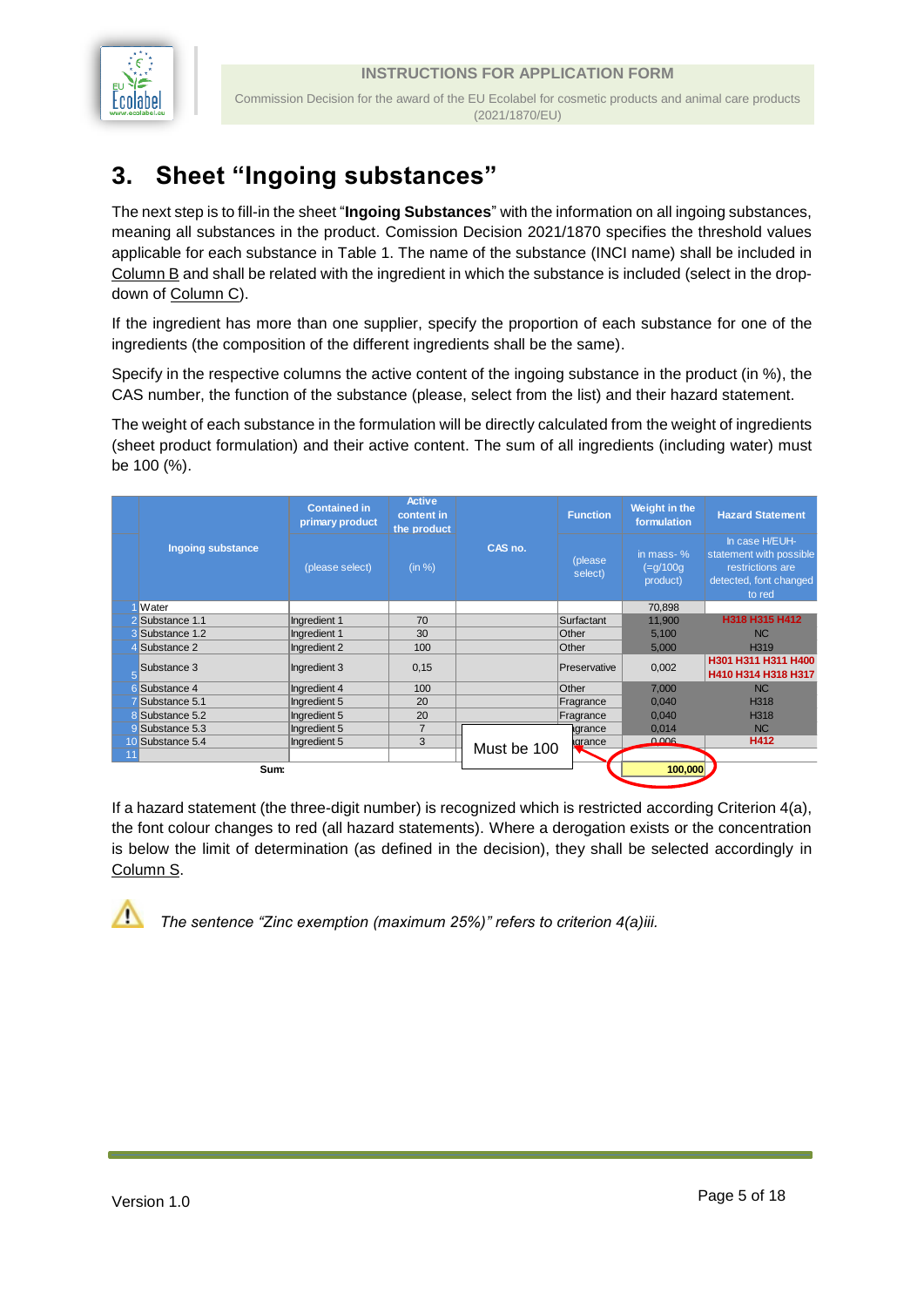

Commission Decision for the award of the EU Ecolabel for cosmetic products and animal care products (2021/1870/EU)

| Weight in the<br>formulation       | <b>Hazard Statement</b>                                                                           | If H-phrase resticted:<br>exemption because                 | <b>BCF / log Kow</b>                                        |                           |
|------------------------------------|---------------------------------------------------------------------------------------------------|-------------------------------------------------------------|-------------------------------------------------------------|---------------------------|
| in mass- %<br>(=g/100g<br>product) | In case H/EUH-<br>statement with possible<br>restrictions are<br>detected, font changed<br>to red | (please select)                                             | Select for<br>preservatives,<br>colorants and<br>UV filters | Value of BCF /<br>log Kow |
| 70,898                             |                                                                                                   |                                                             |                                                             |                           |
| 11,900                             | H318 H315 H412                                                                                    | Derogated substance                                         | v                                                           |                           |
| 5,100                              | NC.                                                                                               | Derogated substance                                         |                                                             |                           |
| 5,000                              | H <sub>3</sub> 19                                                                                 | Below measurement threshold<br>Zinc exemption (maximum 25%) |                                                             |                           |
| 0,002                              | H301 H311 H311 H400<br>H410 H314 H318 H317                                                        | Below measurement thr Log Kow                               |                                                             | $-0.71$                   |
| 7,000                              | NC.                                                                                               |                                                             |                                                             |                           |
| 0,040                              | H <sub>318</sub>                                                                                  |                                                             |                                                             |                           |
| 0,040                              | H <sub>318</sub>                                                                                  |                                                             |                                                             |                           |
| 0,014                              | NC.                                                                                               |                                                             |                                                             |                           |
| 0.006                              | H412                                                                                              | Below measurement threshold                                 |                                                             |                           |

If the substances is a preservative, colorant or UV filter, Column T and U shall be completed in accordance with requirement 4(e), 4(f) and 4(g):

- *-* If the substance is a preservative, please select "BCF" or "log Kow". If both BCF and log Kow values are available, the highest measured value shall be used. Enter the appropriate value for BCF or log Kow in Column U.
- *-* If the substance is a colorant, one of the following options should be selected: "BCF", "log Kow" or "Approved for foodstaf". Enter the appropriate value for BCF or log Kow in Column U.
- Select "BCF", "log Kow" or "Lowest measured toixcity" for UV filters and enter the appropriate value for the selected justificiation.



*Choose in Column V whether the substance is an organic substance (Yes) or not (No), otherwise the calculation is not possible.*

Finally, select if the ingredient includes palm oil or palm kernel oil derivates in Column W (Yes) or not (No). If one or more ingredient include palm oil or palm kernel oil, the Excell sheet **Results 6** shall be completed (**Results 5** if the Application form refers to animal care products).

*For fragrances, it is possible to specify all ingoing substances either one by one, or grouping them according to their classification as "hazardous to the aquatic environment" (H410, H411, H412 or not classified (NC)), or as a unique ingoing substance.*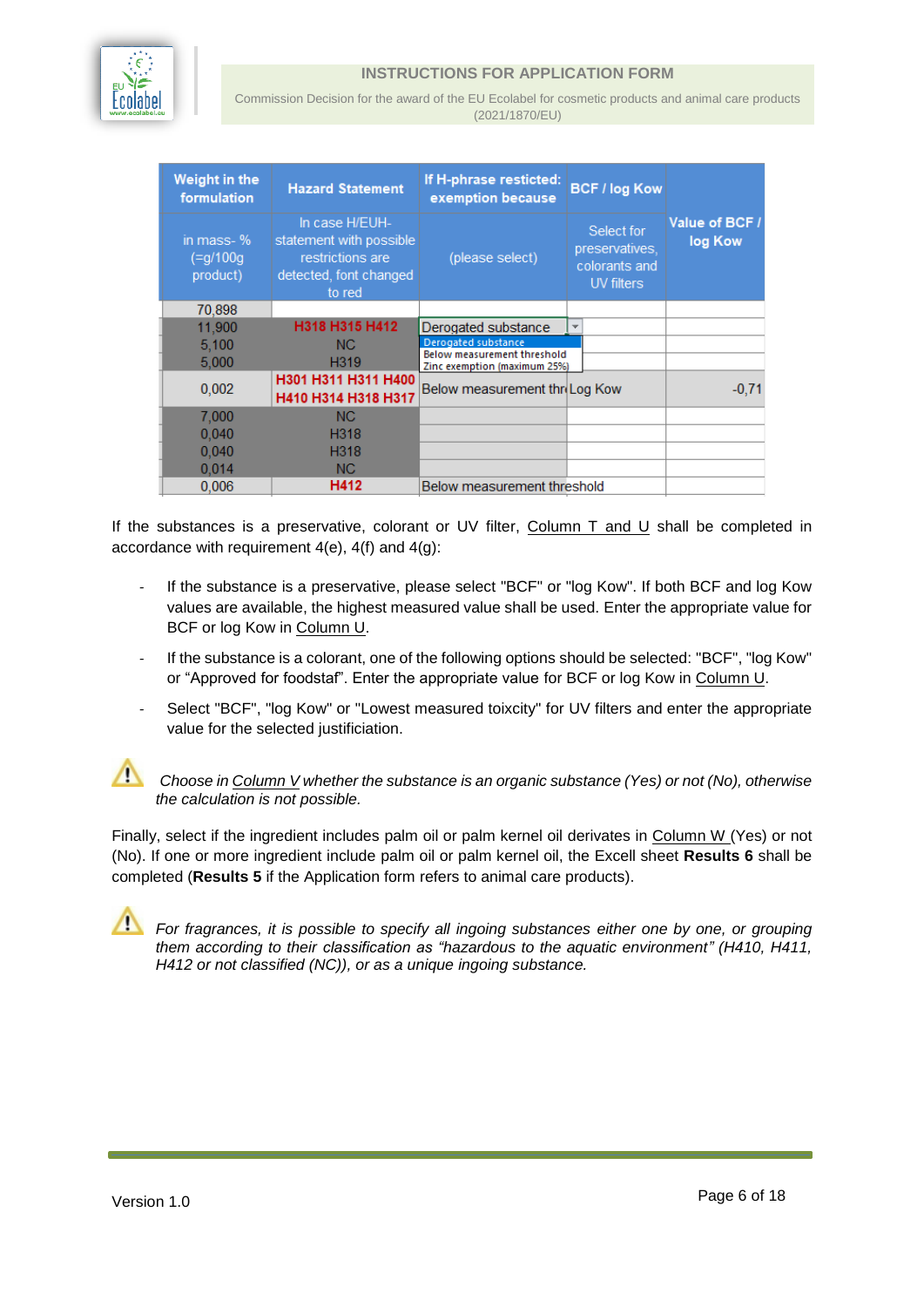

Commission Decision for the award of the EU Ecolabel for cosmetic products and animal care products (2021/1870/EU)

|                   | <b>Contained in primary</b><br>product | <b>Active content</b><br>in the product |         | <b>Function</b> | Weight in the<br>formulation        | <b>Hazard Statement</b>                                                                    |
|-------------------|----------------------------------------|-----------------------------------------|---------|-----------------|-------------------------------------|--------------------------------------------------------------------------------------------|
| Ingoing substance | (please select)                        | (in %)                                  | CAS no. | (please select) | in mass- $%$<br>$(=q/100q$ product) | In case H/EUH-statement with<br>possible restrictions are<br>detected, font changed to red |
| <b>Water</b>      | Water                                  | 100                                     |         |                 | 25                                  |                                                                                            |
| Substance 1.1     | Ingredient 1                           | 40                                      |         | Surfactant      | 12,00                               |                                                                                            |
| Substance 1.2     | Ingredient 1                           | 60                                      |         | Other           | 18,00                               |                                                                                            |
| Substance 2.1     | Ingredient 2                           | 100                                     |         | Other           | 44,00                               |                                                                                            |
| Substances NC     | Perfume                                | 60                                      |         | Fragrance       | 0,60                                | NC                                                                                         |
| Substances H412   | Perfume                                | 20                                      |         | Fragrance       | 0.20                                | H412                                                                                       |
| Substances H411   | Perfume                                | 15                                      |         | Fragrance       | 0.15                                | <b>H411</b>                                                                                |
| 8 Substances H410 | Perfume                                | 5                                       |         | Fragrance       | 0.05                                | <b>H410</b>                                                                                |

*If the product is classified as a rinse-off product please complete the Excel sheet "Rinse-off – DID". If the product is classified as a leave-on product please complete the Excel sheet "Leaveon – DID". Animal care products only have one Excel sheet referring to "Rinse-off – DID".*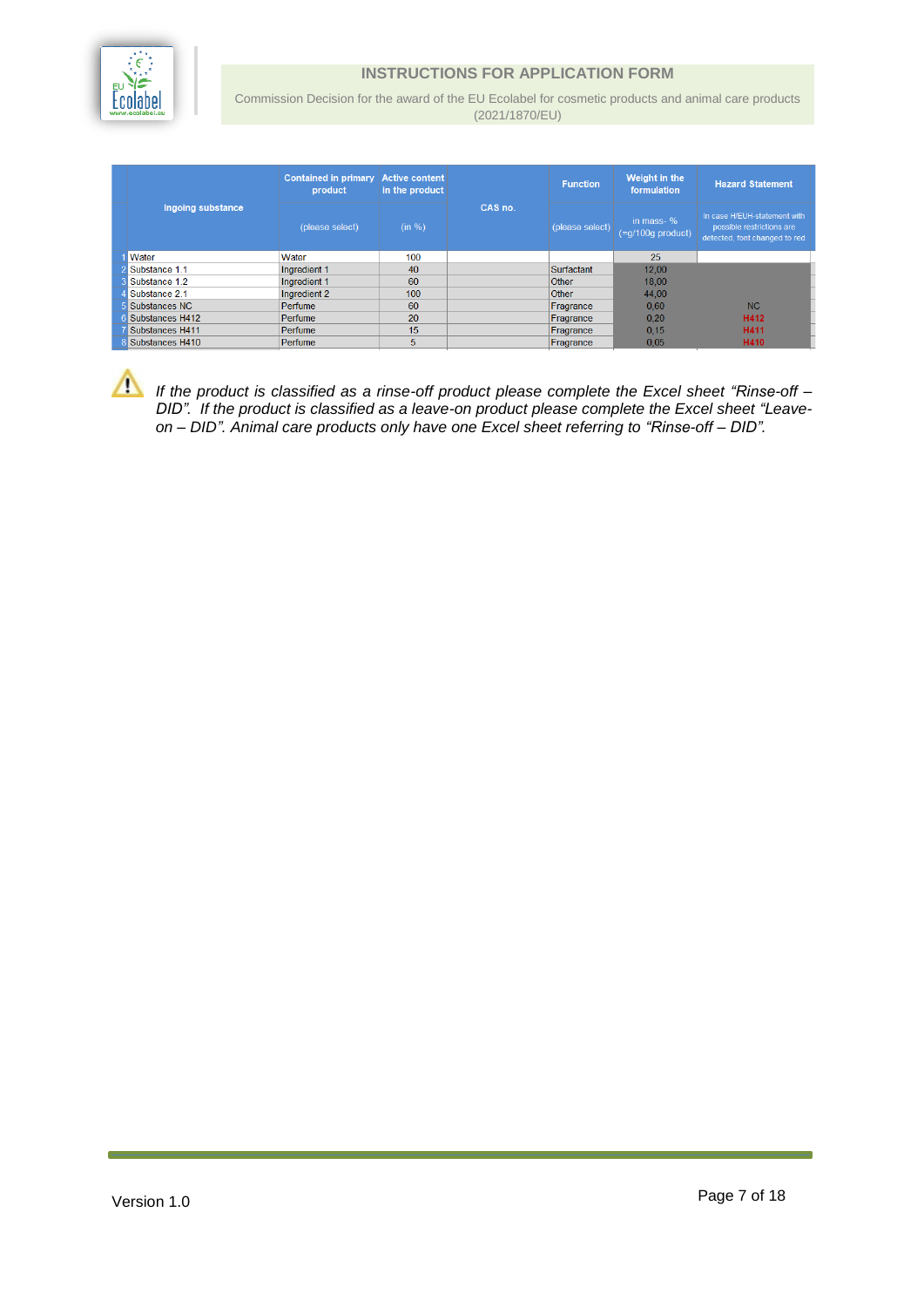

## <span id="page-8-0"></span>**4. Sheet "Rinse-off - DID"**

Firsts columns will be directly filled-in from previous sheets if they are fully completed.

∧ *Please, complete Column E of the sheet "Rinse-off – DID" using the most recent version of the DID list. The latest version (at the time of publication of this manual) of the DID list, part A can be consulted in the Sheet DID-list\_Part A.* 

1. Select the DID number associated with the substance (if it is available). Information about Degradation Factor (DF), Chronic Toxicity Factor (TF chronic) and biodegradability (aerobic and anaerobic) will be directly filled-in.



*For fragrances:*

*- if you have specified all ingoing substances you shall introduce information about DF, TF and biodegradability for each substance.*

*- if you have grouped ingoing substances according to their classification as "hazardous to the aquatic environment", in Column E select the generic DID number for perfumes (2549).*

| Ingoing substance      | <b>Contained in</b><br>primary product<br>(please select) | CAS no. | DID no.      | Ingredient name                           |
|------------------------|-----------------------------------------------------------|---------|--------------|-------------------------------------------|
| <b>Water</b>           | Water                                                     |         |              |                                           |
| Substance 1.1          | Ingredient 1                                              |         | not included |                                           |
| <b>3</b> Substance 1.2 | Ingredient 1                                              |         | not included |                                           |
| Substance 2.1          | Ingredient 2                                              |         | not included |                                           |
| 5 Substances NC        | Perfume                                                   |         |              | 2549 Perfume, if not other specified (**) |
| 6 Substances H412      | Perfume                                                   |         |              | 2549 Perfume, if not other specified (**) |
| Substances H411        | <b>Perfume</b>                                            |         |              | 2549 Perfume, if not other specified (**) |
| 8 Substances H410      | Perfume                                                   |         |              | 2549 Perfume, if not other specified (**) |
|                        |                                                           |         |              |                                           |

*- if you have entered the fragrance as a unique ingoing substance, you can choose the generic DID number or introduce DF, TF and biodegradability data.*

- 2. If a substance is not included in Part A of the DID list, select "not included" and calculate the DF and TF following the instructions described in the Part B of the DID list and fill in Columns H and I (that will appear in grey colour). This information will be used to evaluate and verify the Criterion 1.
- 3. Columns J and K shall be completed when the substance is not included in Part A of the DID list, selecting one of the available options of the drop-down:
	- Aerobic biodegradation: R: Readily biodegradable according to OECD guidelines; I: Inherently biodegradable according to OECD guidelines; P: Persistent. The ingredient has failed the test for inherent biodegradability; O: The ingredient has not been tested; NA: Not applicable.
	- Anaerobic degradation: Y: Biodegradable under anaerobic conditions, N: Not biodegradable under anaerobic conditions, O: The ingredient has not been tested, NA: Not applicable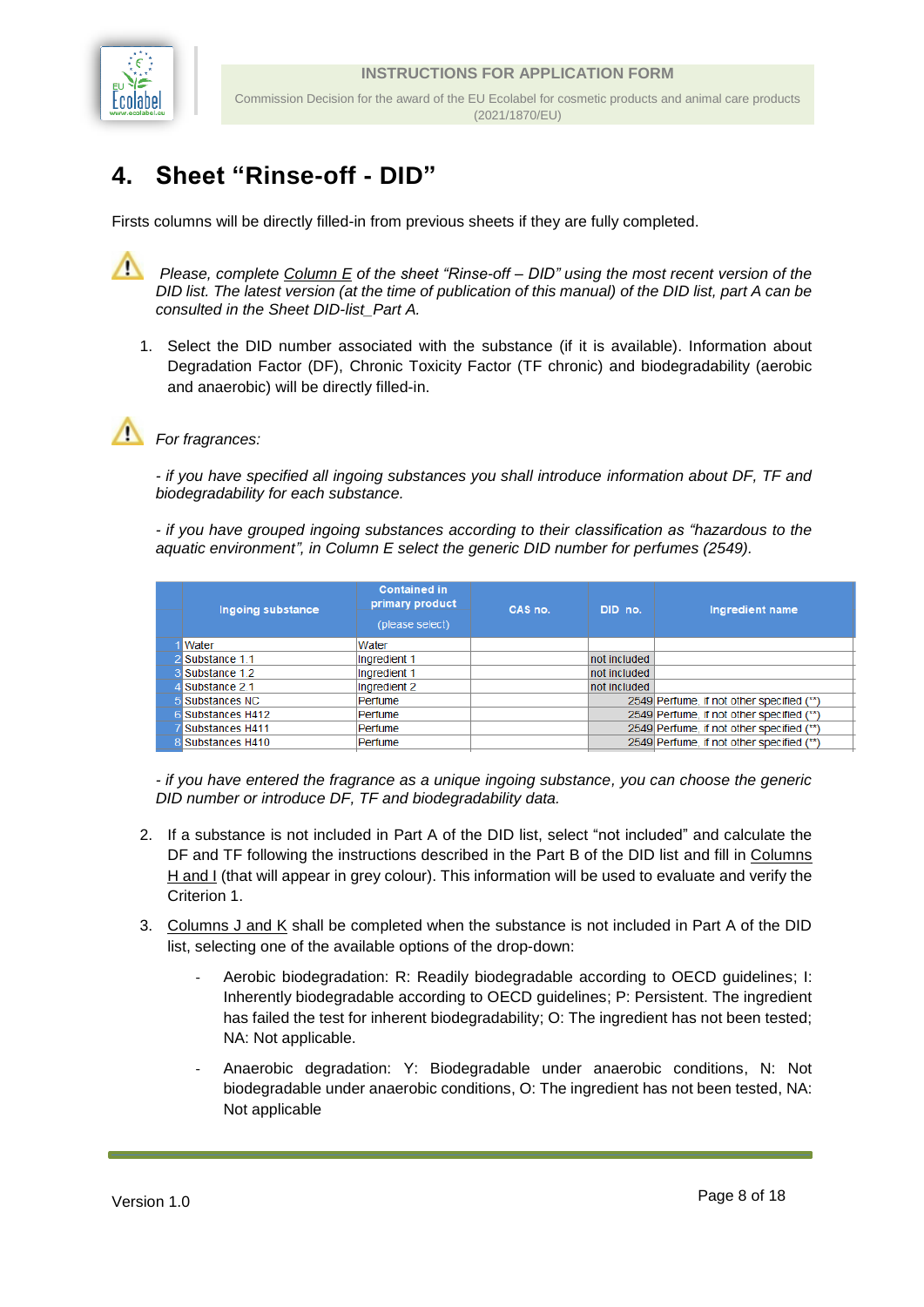

- 4. For organic substances which are not surfactants and whose anaerobic biodegradability has not been determined ("O"), Column P "Exemption for anNBO" shall be filled in:
	- Select "No" it the substance does not comply any exemption.
	- Select exemption 1 (low adsorption), 2 (high desorption) or 3 (non-bioaccumulative) according to the specifications in the Commission Decision 2021/1870 (supporting evidences shall be presented).
	- Select Test present if the data of anaerobic biodegradability is available (supporting evidences shall be provided to the competent body).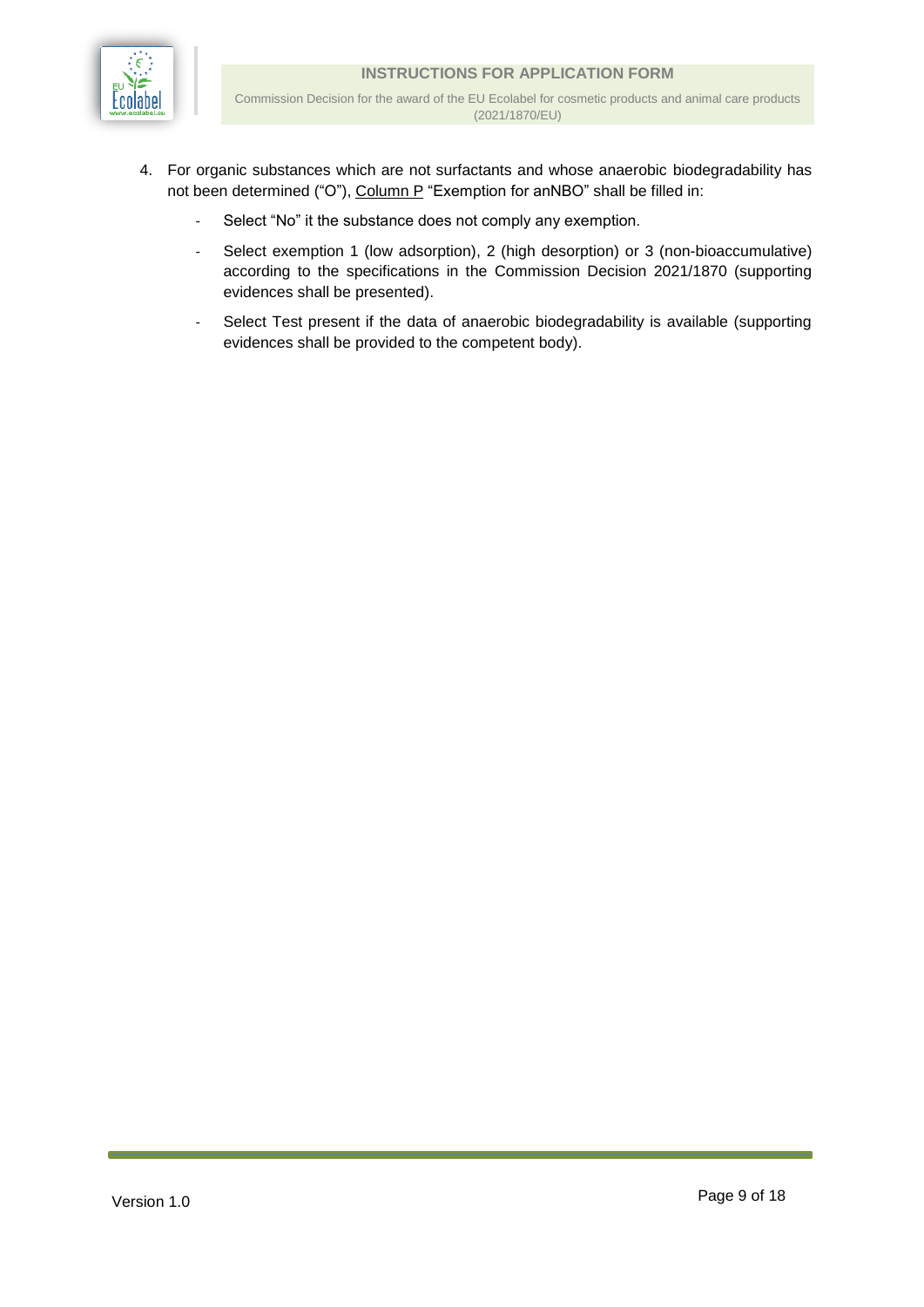

## <span id="page-10-0"></span>**5. Sheet "Leave-on - DID"**

Firsts columns will be directly filled-in from previous sheets if they are fully completed.

∧ *Please, complete Column E of the sheet "Leave-on – DID" using the most recent version of the DID list. The latest version (at the time of publication of this manual) of the DID list, part A can be consulted in the Sheet DID-list\_Part A.* 

*1.* Select the DID number associated with the substance (if it is available). Toxicity information (EC or LC50, NOEC or ECx) and aerobic biodegradability will be directly filled in.



#### *For fragrances:*

*- if you have specified all ingoing substances you shall introduce information about DF, TF and biodegradability for each substance.*

*- if you have grouped ingoing substances according to their hazard to the aquatic environment, in Column E select the generic DID number for perfumes (2549).* 

| Ingoing substance | <b>Contained in</b><br>primary product<br>(please select) | CAS no. | DID no.      | Ingredient name                           |
|-------------------|-----------------------------------------------------------|---------|--------------|-------------------------------------------|
| <b>Water</b>      | Water                                                     |         |              |                                           |
| 2 Substance 1.1   | Ingredient 1                                              |         | not included |                                           |
| 3 Substance 1.2   | Ingredient 1                                              |         | not included |                                           |
| Substance 2.1     | Ingredient 2                                              |         | not included |                                           |
| 5 Substances NC   | Perfume                                                   |         |              | 2549 Perfume, if not other specified (**) |
| 6 Substances H412 | Perfume                                                   |         |              | 2549 Perfume, if not other specified (**) |
| Substances H411   | Perfume                                                   |         |              | 2549 Perfume, if not other specified (**) |
| 8 Substances H410 | Perfume                                                   |         |              | 2549 Perfume, if not other specified (**) |

*- if you have entered the fragrance as a unique ingoing substance, you can choose the generic DID number or introduce DF, TF and biodegradability data.* 

- *2.* If a substance is not included in Part A of the DID-list, select "not included" and provide the toxicity information (Column H and/or Column I). If chronic values are available, they shall be used. If no chronic test results are available, the acute toxicity and safety factor must be used.
- *3.* Column J shall be completed when the substance is not included in Part A of the DID list, selecting one of the available options of the drop-down: R: Readily biodegradable according to OECD guidelines; I: Inherently biodegradable according to OECD guidelines; P: Persistent. The ingredient has failed the test for inherent biodegradability; O: The ingredient has not been tested; NA: Not applicable.

*If the substance is not readily biodegradable (R) or potentially biodegradable (I), please provide information about the bioaccumulation potential or the bioavailability of the substance.* 

- 4. Select in the Column N if the substances is no bioaccumulable or no bioavailable.
- *5.* If the substance is not considered bioaccumulable, complete the Column O with the value of BCF or log Know.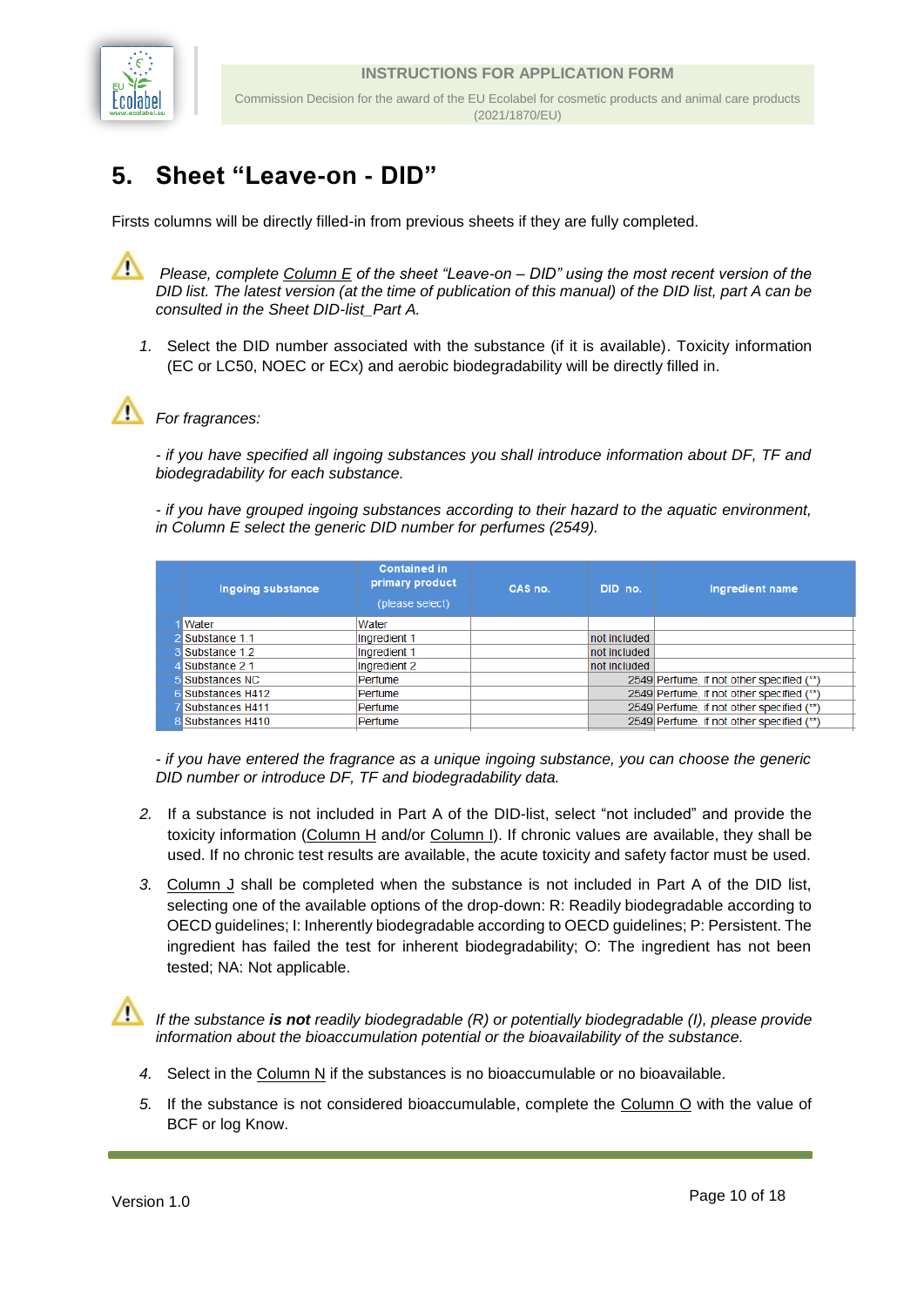

Commission Decision for the award of the EU Ecolabel for cosmetic products and animal care products (2021/1870/EU)

*6.* If the substance is not bioavailable, complete Column P and indicate its molecular weight.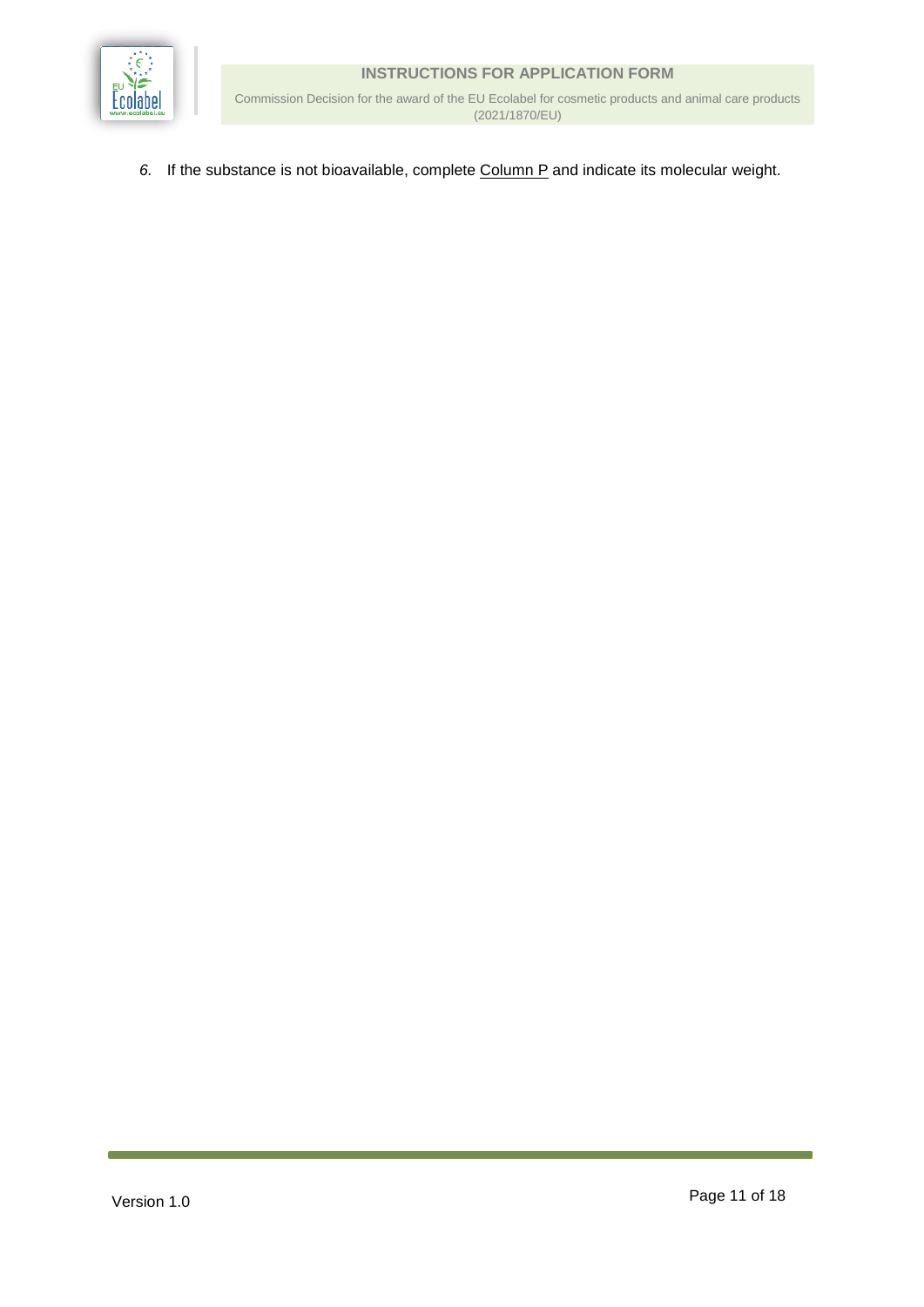

## <span id="page-12-0"></span>**6. Sheet "Results 1&2"**

The sheet "Results 1&2" shows the compliance of the product with **the Criterion 1. Toxicity to aquatic organisms: Critical Dilution Volume**, and **Criterion 2. Biodegradabilitly**. This sheet is directly completed from the information provided in the previous sheets.



*No modifications have to be done in this Excel sheet.* 

### <span id="page-12-1"></span>**7. Sheet "Results 3"**

╱╲ *This sheet does not exist in the Application form for Animal care products.*

The sheet "Results 3" shows the compliance of a leave-on product with the **Criterion 3. Aquatic toxicity and biodegradability**. This sheet is directly completed from the information provided in the previous sheets.

*No modifications have to be done in this Excel sheet.*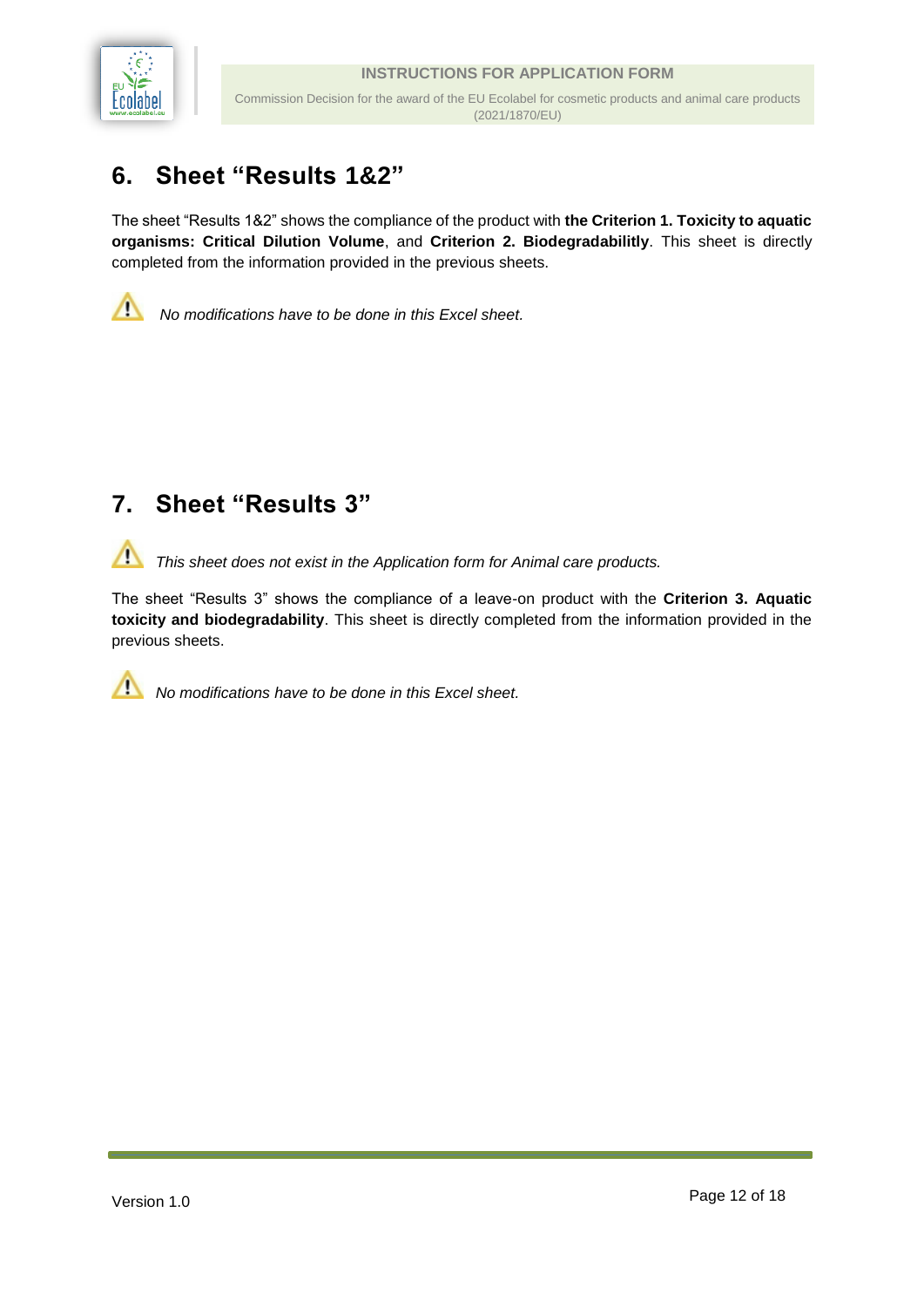

# <span id="page-13-0"></span>**8. Sheet "Results 5"**

*This equals to sheet "Results 4" in the Application form for Animal care products.*

Sheet "Results 5" includes information to evaluate the Criterion of packaging. If the product is sold in different packagings, the sheet "Results 5" should be copied and completed for each packaging.

The sheet is divided into two different requirements: the Criterion 5(b) Packaging Impact Ratio and the Criterion 5(c) Information and design of primary packaging

#### **Results criterion 5(b) Packaging Impact Ratio (PIR)**

First of all, indicate if the product includes (Yes) or not (No) a refilling option. If "Yes" indicate the number of foreseen refillings (r).

| The product includes a refilling option                          |     |  |
|------------------------------------------------------------------|-----|--|
| Number of foreseen refillings (r)                                | Yes |  |
| Number of refills requires to meet the total refillable quantity | No  |  |
| (F)                                                              |     |  |



*If the product includes a refill please complete the information of the Primary packaging (Columns B-D) and the Refill packaging (Columns F-H).* 

Fill in the information of the primary packaging and the information of the refill packaging (if it is available) according to the following instructions:

- 1. Weight of the product in the packaging (D) in grams (if a refill is available, weight of the product in the parent pack)
- 2. Volume capacity of the parent pack (V) in ml
- 3. Indicate if the product is sold (Yes) or not sold (No) with secondary packaging
- 4. Amount of packs in secondary packaging.
- 5. Indicate the different parts of the primary packaging, their weight and the weight of non-renewable and non-recycled material. *For example, for a toothpaste tube shall be indicated the tube and the cap. If an aluminum stopper is included, that shall be also indicated.*
- 6. Indicate the different parts of the secondary packaging (if a secondary packaging is available).
- 7. The PIR values will be directly calculated, indicating the PIR limit and if the result complies (ok, PIR < 0.20) or does not comply (no ok, PIR >0.20) with the criterion.

*If the product is a decorative cosmetic please complete the information from Row 39 to 51.* 

For decorative cosmetics indicate the different parts of the primary packaging, their weight and the weight of non-renewable and non-recycled material.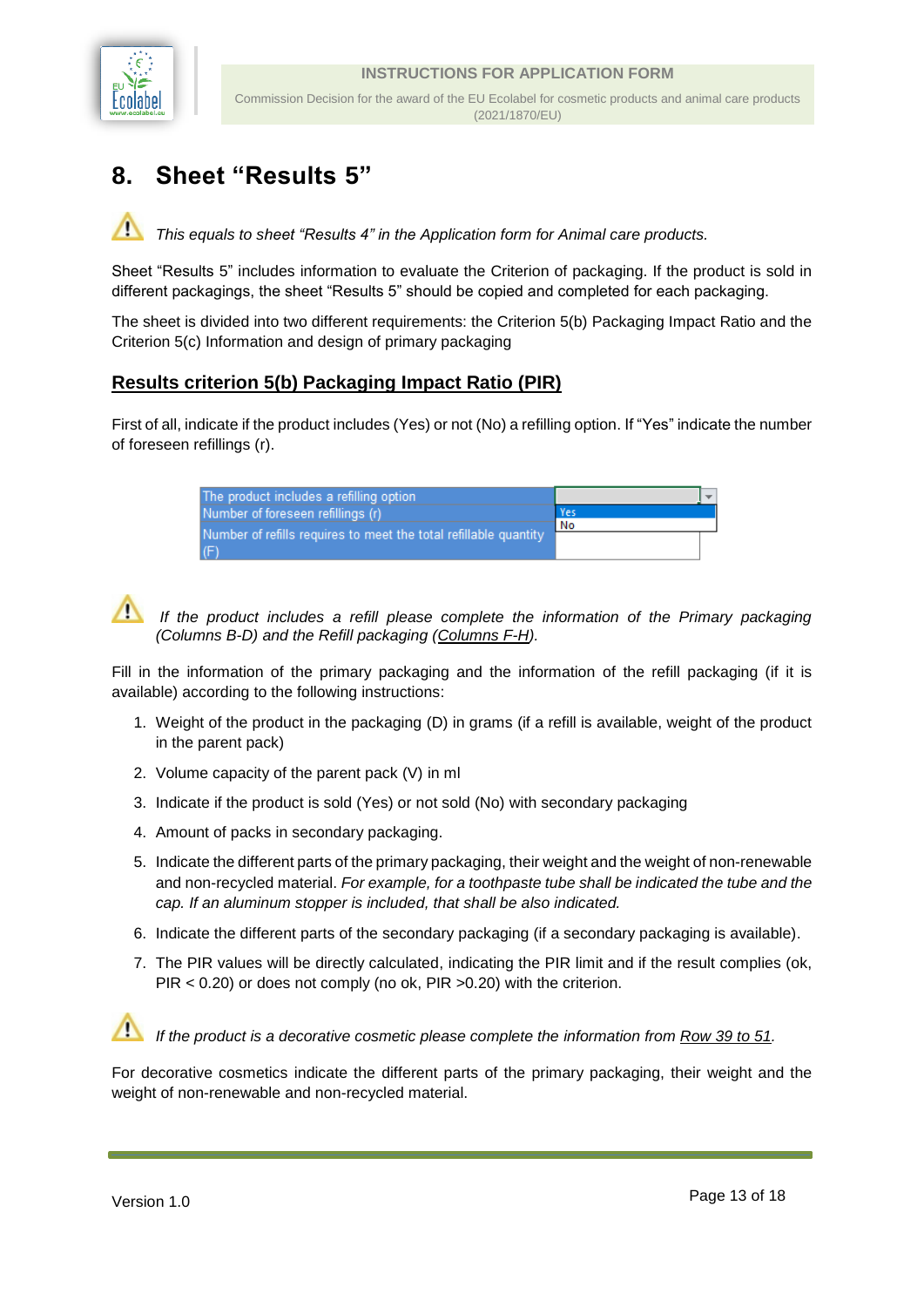

Commission Decision for the award of the EU Ecolabel for cosmetic products and animal care products (2021/1870/EU)

**Example 1**. A shampoo and a hair conditioner are sold together with a secondary packaging (the secondary packaging groups products that include several elements for their use). The packaging of both products is the same.

|                                                           | <b>Primary packaging</b>                 |                                                     |      |                                          | Include the weight                                  |
|-----------------------------------------------------------|------------------------------------------|-----------------------------------------------------|------|------------------------------------------|-----------------------------------------------------|
| Weight of the product in the packaging (D) in grams       | $1000 + 1000$                            |                                                     |      | and volum of both                        |                                                     |
| Volume capacity of the parent pack (V) in ml              | $1000 + 1000$                            |                                                     |      | products together                        |                                                     |
| The product is sold with secondary packaging              |                                          | Yes                                                 |      |                                          |                                                     |
| Amount of packs in secondary packaging                    |                                          | $\overline{2}$                                      |      |                                          |                                                     |
| Part of the primary packaging                             | Weight of primary<br>pack and part in g  | Weight of non-<br>renewable + non-<br>recycled in g |      |                                          |                                                     |
| <b>Bottle</b>                                             | 49.1 x 2                                 | 49.1 x 2                                            |      |                                          |                                                     |
| Cap                                                       | $5,3 \times 2$                           | $5.3 \times 2$                                      |      |                                          |                                                     |
| Label                                                     | $0,6 \times 2$                           | $0.6 \times 2$                                      |      |                                          |                                                     |
|                                                           |                                          |                                                     |      |                                          |                                                     |
| Sum:                                                      | 110                                      |                                                     | 110  |                                          |                                                     |
|                                                           |                                          | Weight of non-                                      |      |                                          |                                                     |
| Part of the secondary packaging                           | Weight of secondary                      | renewable + non-                                    |      |                                          |                                                     |
|                                                           | packaging part in g                      | recycled in g                                       |      |                                          |                                                     |
| <b>Plastic film</b>                                       | 10,8                                     |                                                     | 10,8 |                                          |                                                     |
|                                                           |                                          |                                                     |      |                                          | Include the weight of                               |
|                                                           |                                          |                                                     |      | the                                      | different<br>parts                                  |
|                                                           |                                          |                                                     |      |                                          | together or add the                                 |
|                                                           |                                          |                                                     |      |                                          | different parts of the                              |
| Sum:                                                      | 10,8                                     |                                                     | 10,8 |                                          | products in the list                                |
| <b>Proportional weight of the</b><br>secondary packaging: | 5,4                                      |                                                     | 5,4  |                                          |                                                     |
| Weight of packaging (W) in grams:                         |                                          | 115,4                                               |      |                                          |                                                     |
|                                                           |                                          |                                                     |      |                                          |                                                     |
| Weight of non-renewable + non recycled (N) in grams:      |                                          | 115,4                                               |      |                                          |                                                     |
|                                                           | $PIR=$                                   | 0,115                                               |      |                                          |                                                     |
|                                                           | Límit:                                   | 0,20                                                |      |                                          |                                                     |
|                                                           | <b>Result:</b>                           | <b>Ok</b>                                           |      |                                          |                                                     |
|                                                           |                                          |                                                     |      |                                          |                                                     |
|                                                           |                                          | Part of the primary packaging                       |      | Weight of primary<br>packaging part in g | Weight of non-<br>renewable + non-<br>recycled in g |
|                                                           | Bottle shampoo                           |                                                     |      | 49,1                                     | 49,1                                                |
|                                                           |                                          | 5,3                                                 |      | 5,3                                      |                                                     |
|                                                           | Label shampoo<br>Bottle hair conditioner |                                                     |      | 0,6<br>49,1                              | 0,6<br>49,1                                         |
|                                                           | Cap hair conditioner                     |                                                     |      | 5,3                                      | 5,3                                                 |
|                                                           | Label hair conditioner                   |                                                     |      | 0,6                                      | 0,6                                                 |

**Example 2.** A product is sold with pump and a refill option is available: - Primary packaging: 1L - Refill packaging: 5L Specify the number of foreseen refillings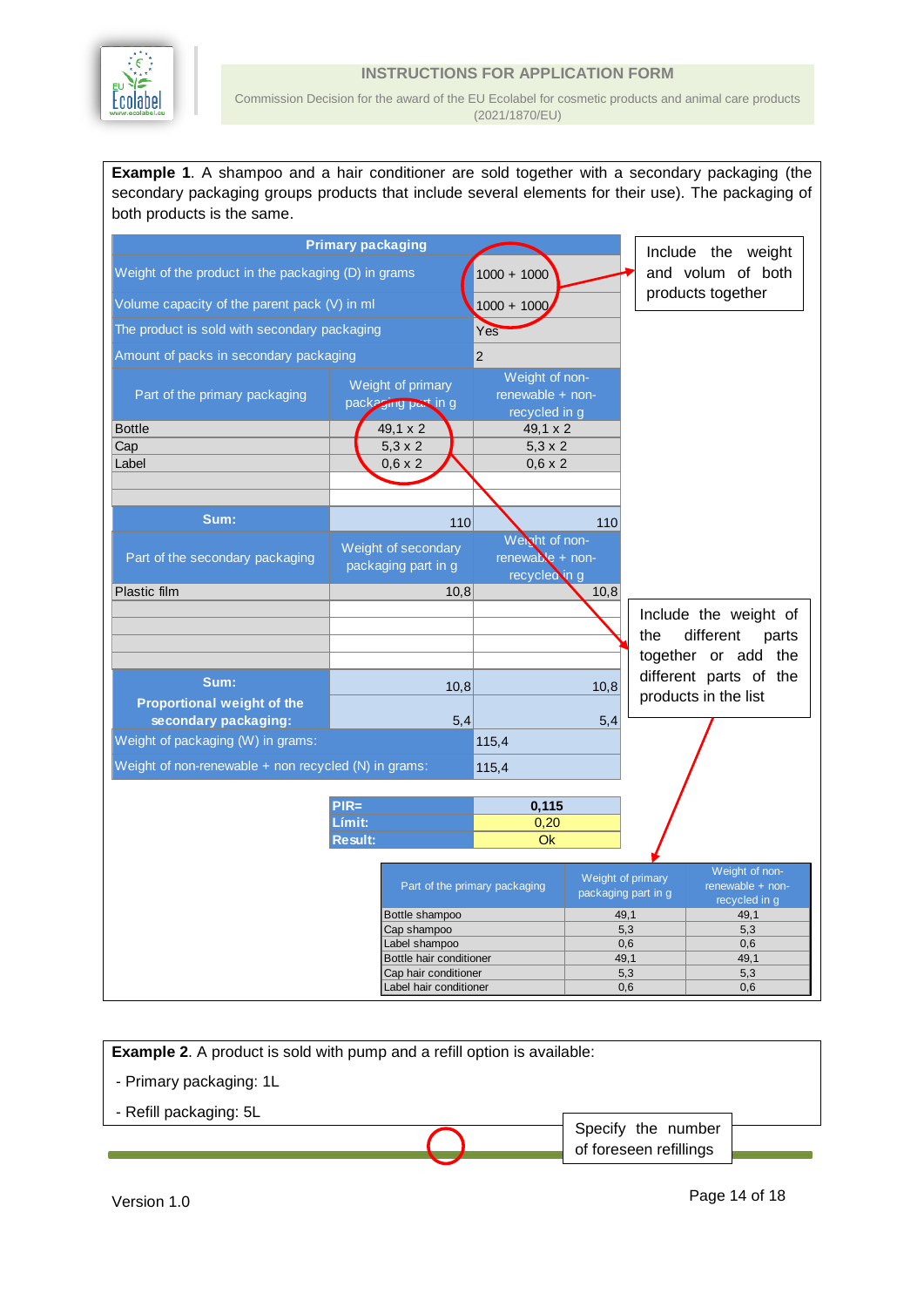

Commission Decision for the award of the EU Ecolabel for cosmetic products and animal care products (2021/1870/EU)

| The product includes a refilling option<br>Number of foreseen refillings (r)<br>Number of refills requires to meet the total refillable quantity |                                          | Yes<br>5                                              |                                                            |                                          |                                                     |
|--------------------------------------------------------------------------------------------------------------------------------------------------|------------------------------------------|-------------------------------------------------------|------------------------------------------------------------|------------------------------------------|-----------------------------------------------------|
| (F)                                                                                                                                              |                                          | 1                                                     |                                                            |                                          |                                                     |
|                                                                                                                                                  | <b>Primary packaging</b>                 |                                                       |                                                            | <b>Refill packaging</b>                  |                                                     |
| Weight of the product in the packaging (D) in grams                                                                                              |                                          | 1000                                                  | Weight of the product in the packaging (Drefill) in grams  |                                          | 5000                                                |
| Volume capacity of the parent pack (V) in ml                                                                                                     |                                          | 1000                                                  | Volume capacity of the parent pack (V) in ml               |                                          | 5000                                                |
| The product is sold with secondary packaging                                                                                                     |                                          | N <sub>o</sub>                                        | The product is sold with secondary packaging               |                                          | No.                                                 |
| Amount of packs in secondary packaging                                                                                                           |                                          |                                                       | Amount of packs in secondary packaging                     |                                          |                                                     |
| Part of the primary packaging                                                                                                                    | Weight of primary<br>packaging part in g | Weight of non-<br>$renewable + non-$<br>recycled in q | Part of the primary packaging                              | Weight of primary<br>packaging part in g | Weight of non-<br>renewable + non-<br>recycled in q |
| Bottle                                                                                                                                           | 49.1                                     | 49.1                                                  | <b>Bottle</b>                                              | 260                                      | 260                                                 |
| Cap                                                                                                                                              | 27.1                                     | 27.1                                                  | Cap                                                        | 7.3                                      | 7.3                                                 |
| Label                                                                                                                                            | 0,6                                      | 0,6                                                   |                                                            |                                          |                                                     |
|                                                                                                                                                  |                                          |                                                       |                                                            |                                          |                                                     |
|                                                                                                                                                  |                                          |                                                       |                                                            |                                          |                                                     |
| Sum:                                                                                                                                             | 76.8                                     | 76.8                                                  | Sum:                                                       | 267,3                                    | 267.3                                               |
| Weight of packaging (W) in grams:                                                                                                                |                                          | 76,8                                                  | Weight of packaging (Wrefill) in grams:                    |                                          | 267,3                                               |
| Weight of non-renewable + non recycled (N) in grams:                                                                                             |                                          | 76,8                                                  | Weight of non-renewable + non recycled (Nrefill) in grams: |                                          | 267,3                                               |
|                                                                                                                                                  | $PIR=$                                   | 0.1147                                                |                                                            |                                          |                                                     |
|                                                                                                                                                  | Límit:                                   | 0.20                                                  |                                                            |                                          |                                                     |
|                                                                                                                                                  | <b>Result:</b>                           | Ok                                                    |                                                            |                                          |                                                     |



#### **Results criterion 5(c) Information and design of primary packaging**

"Primary packaging and product (m1) in grams" and "Primary packaging emptied and cleaned (m3) in grams" will be directly completed from previously indicated values.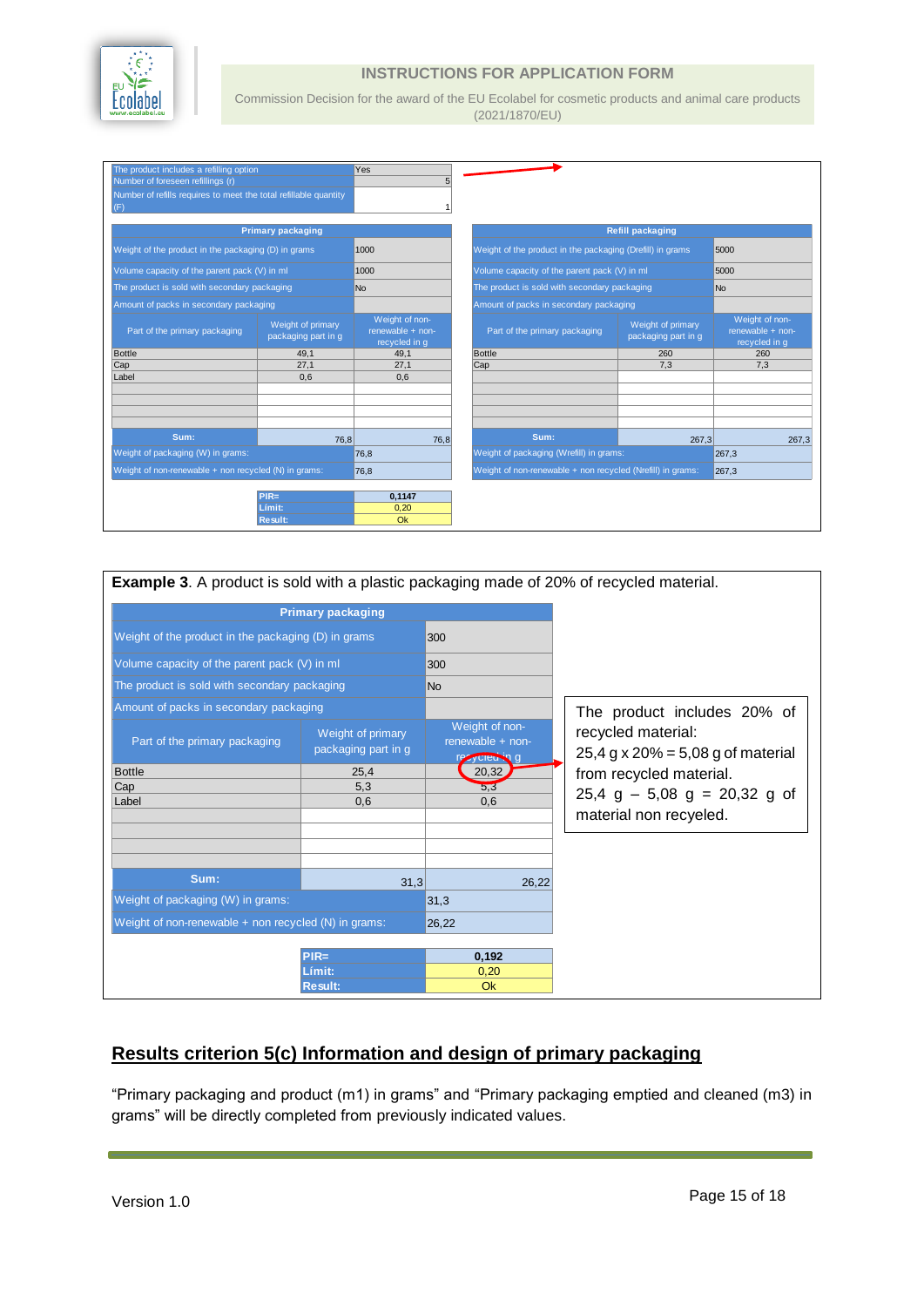

Commission Decision for the award of the EU Ecolabel for cosmetic products and animal care products (2021/1870/EU)

Indicate "primary packaging and product residue in normal conditions of use (m2)", and R value (residual amount) will be directly calculated. If R comply with the criteria the result will be ok, it not the result will be no ok.

*Find in the User Manual the normal conditions of emptying some examples of packaging.*

#### **Results Criterion 5(d) Design for recycling of plastic packaging**

Select the materials for the different components of the packaging: container, laber or sleeve, adhesive (if applies), clousure and barrier coating (if applies).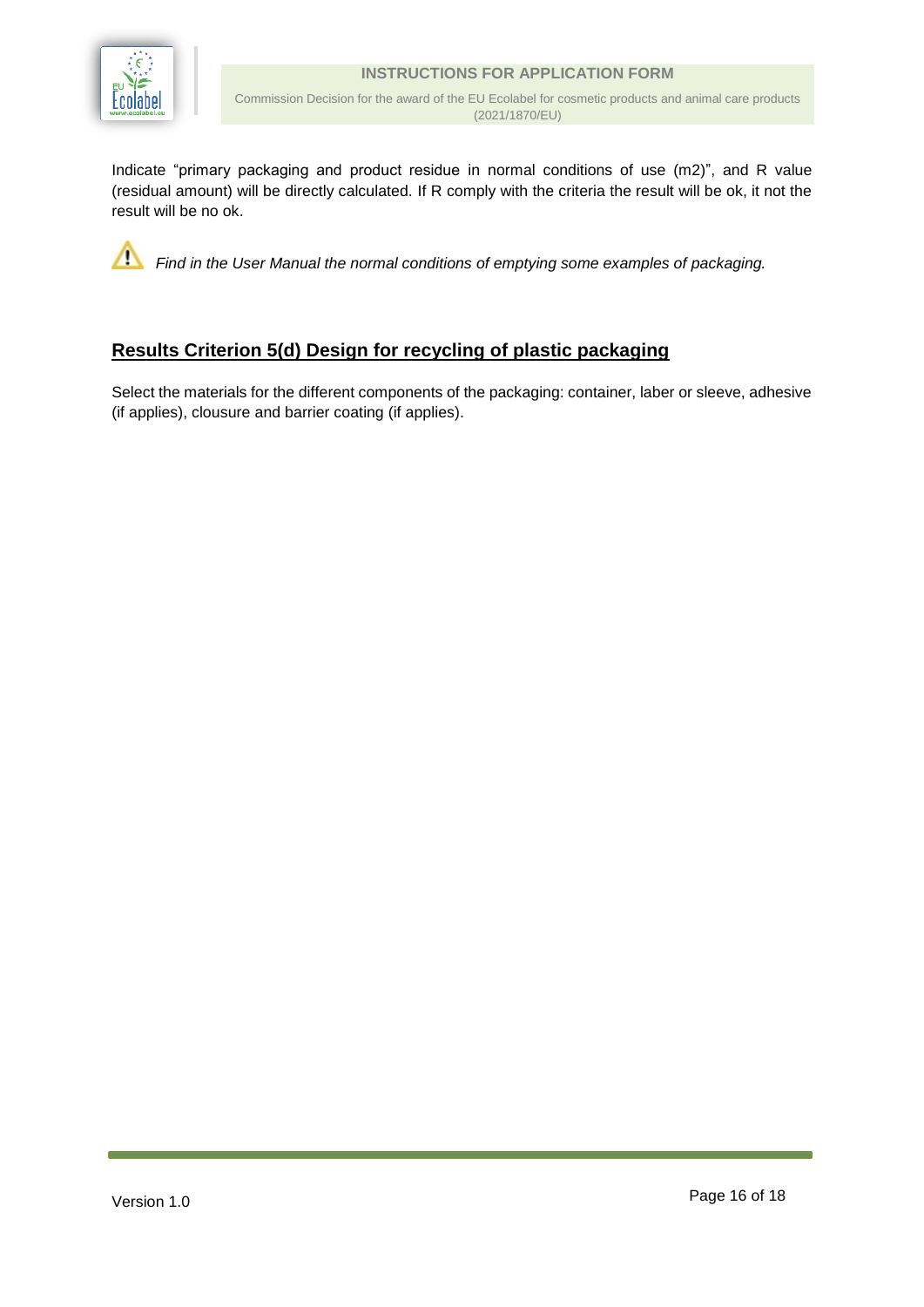

 $\sqrt{2}$ 

## <span id="page-17-0"></span>**9. Sheet "Results 6"**

Λ *This equals to sheet "Results 5" in the Application form for Animal care products.*

Sheet "Results 6" includes information to evaluate the Criterion of Sustainable sourcing of palm oil, palm kernel oil and their derivates.

Column F and Column G will appear in grey for the ingoing substances that have been indicated that contain palm or palm kernel oil in the "ingoing substances sheet". Please, fill in only the celds in grey to evaluate the sustainable sourcing of the ingredients.

*1.* In Column F select if substance contains palm oil, palm kernel oil or a derivate of them.

|  | Ingoing substance      | Weight in the<br>formulation                             | <b>Renewable ingredient</b> | <b>Verification</b> |                                                                                        | Proportion of palm/ palm<br>kernel oil in the<br>ingredient | <b>RSPO</b> number |
|--|------------------------|----------------------------------------------------------|-----------------------------|---------------------|----------------------------------------------------------------------------------------|-------------------------------------------------------------|--------------------|
|  |                        | in mass- $% (=g/100g)$<br>product)                       | (please select)             | (please select)     | Palm oil or palm kernel oil<br>mass balance certified is only.<br>accepted before 2025 | (in %)                                                      |                    |
|  | <b>Water</b>           |                                                          |                             |                     |                                                                                        |                                                             |                    |
|  | 2 Substance 1.1        |                                                          | Palm oil                    |                     |                                                                                        |                                                             |                    |
|  | <b>3</b> Substance 1.2 |                                                          | Palm kernel oil             |                     |                                                                                        |                                                             |                    |
|  | 4 Substance 2.1        |                                                          | Palm kernel oil             | Ŀ                   |                                                                                        |                                                             |                    |
|  |                        | Palm oil                                                 |                             |                     |                                                                                        |                                                             |                    |
|  |                        | Palm kernel oil<br>Palm oil or palm kernel oil derivates |                             |                     |                                                                                        |                                                             |                    |
|  |                        |                                                          |                             |                     |                                                                                        |                                                             |                    |

*2.* In Column G select the corresponding supply chain model (identity preserved, segregated or mass balance) for the uptake of the certified palm oil and palm kernel oil products.

*For palm oil and palm kernel oils ingredients, mass balance certification will be only accepted until 1st January 2025.*

|  | Ingoing substance | Weight in the<br>formulation    | <b>Renewable ingredient</b> | <b>Verification</b> |                                                                                        | Proportion of palm/ palm<br>kernel oil in the<br>ingredient | <b>RSPO</b> number |
|--|-------------------|---------------------------------|-----------------------------|---------------------|----------------------------------------------------------------------------------------|-------------------------------------------------------------|--------------------|
|  |                   | in mass- % (=q/100g<br>product) | (please select)             | (please select)     | Palm oil or palm kernel oil<br>mass balance certified is only-<br>sccepted before 2025 | (in %)                                                      |                    |
|  | Water             |                                 |                             |                     |                                                                                        |                                                             |                    |
|  | Substance 1.1     |                                 | Palm oil                    | Identity preserved  |                                                                                        |                                                             |                    |
|  | Substance 1.2     |                                 | Palm kernel oil             | Mass balance        | Certified before 2025                                                                  |                                                             |                    |
|  | Substance 2.1     |                                 | Palm kernel oil             |                     |                                                                                        |                                                             |                    |
|  |                   |                                 |                             | Identity preserved  |                                                                                        |                                                             |                    |
|  |                   |                                 | Segregated<br>Mass balance  |                     |                                                                                        |                                                             |                    |

*3.* In Column I indicate the RSPO number.